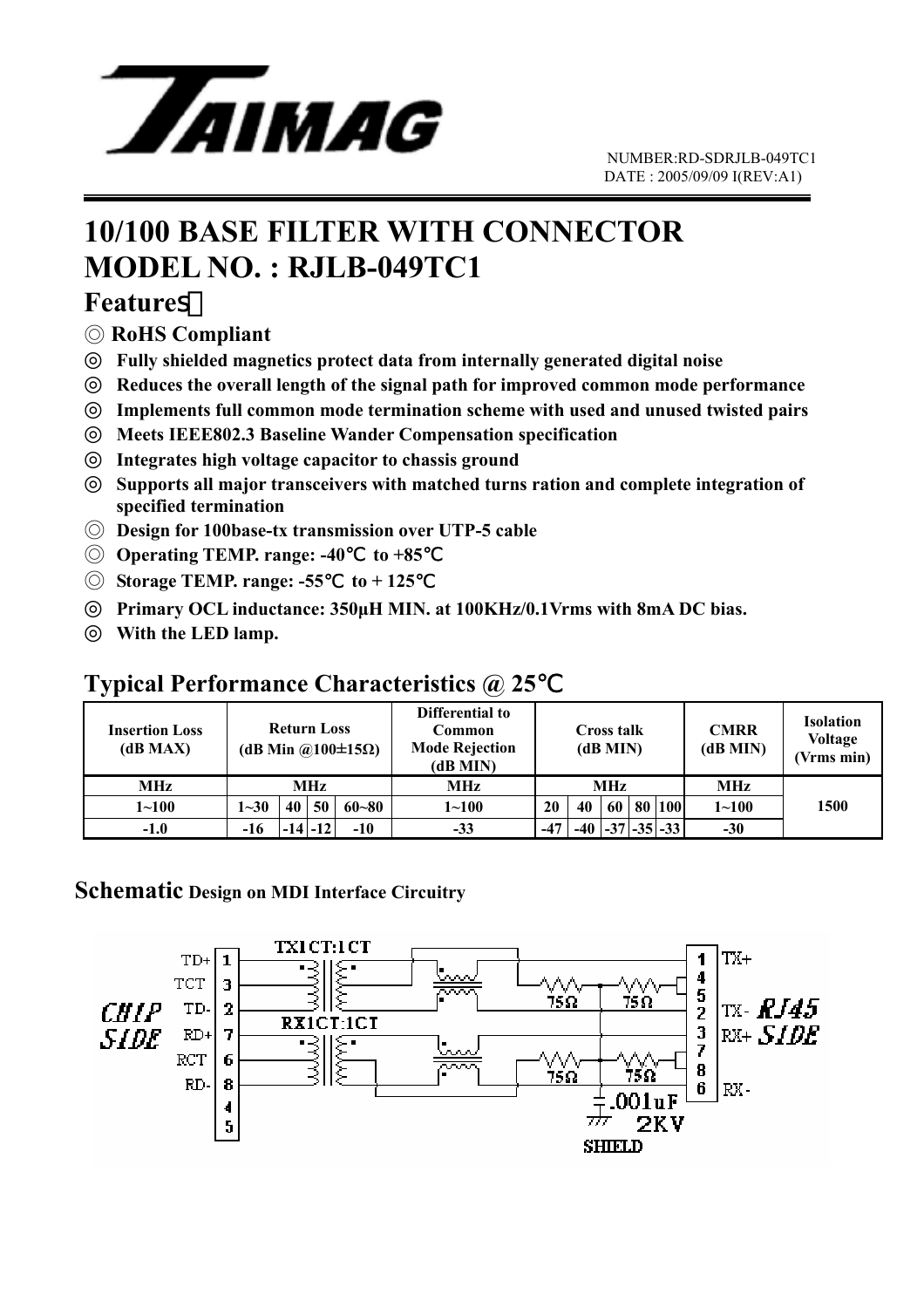

# **MODEL NO. : RJLB-049TC1**<br>Dimension: mm<br>TOLERANC

**TOLERANCE:**  $±0.15$  (unless otherwise specified)



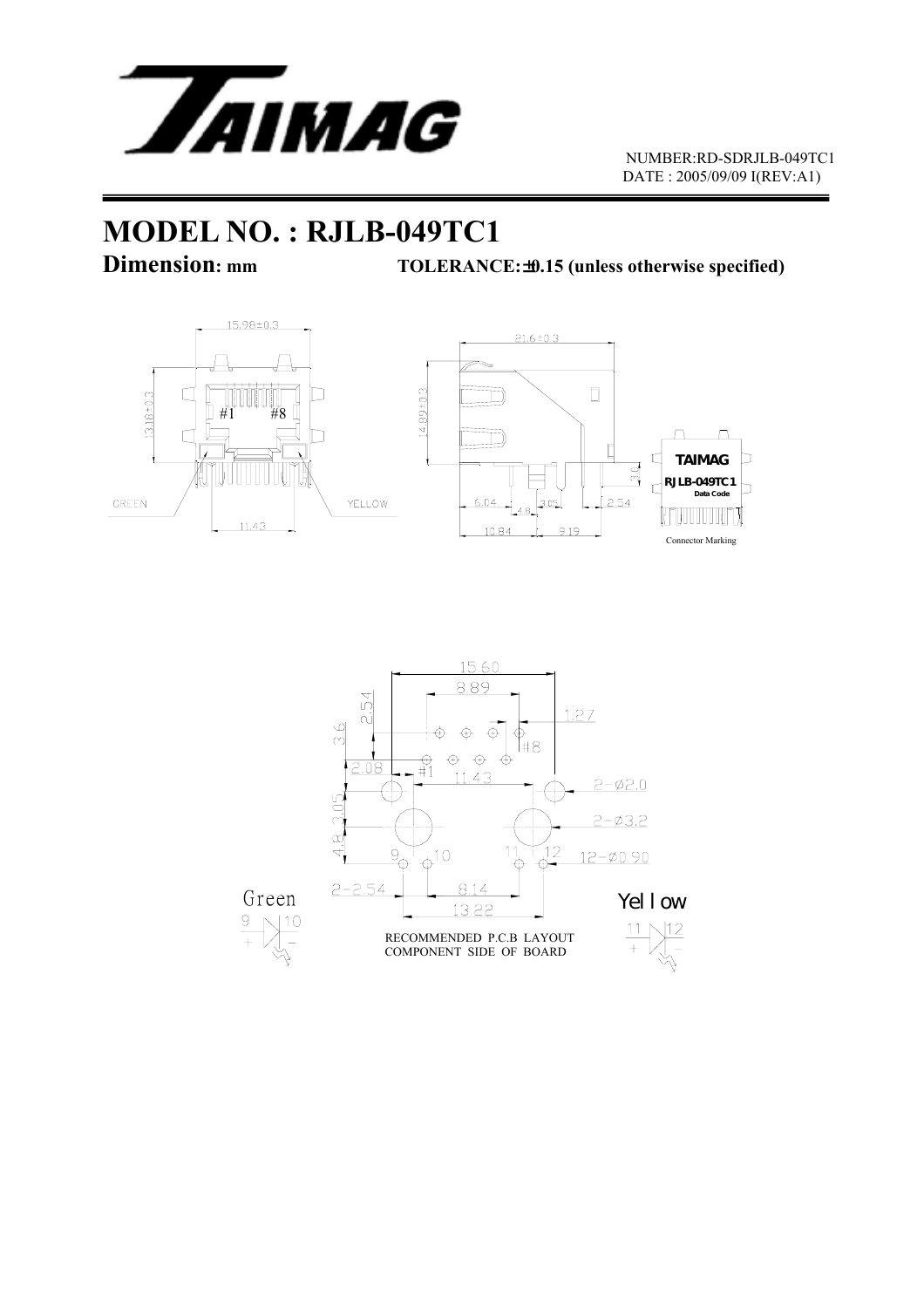

## **MODEL NO. : RJLB-049TC1 Ordering Information**



## **Requirements**:

#### **1. Design and Construction**

 **Product shall be of design, construction and physical dimensions specified on applicable product drawing.** 

#### **2. Materials and Finish**

#### **A. Contact:**

 **RJ Contact : Phosphor Bronze, Thickness=0.30mm Finish : Contact Area : 6µ"min. Gold over 50**μ**"min. Nickel RJ Joint Contact : Brass, Thickness=0.3mm Finish : 80µ"min. Sn over 50**μ**"min. Nickel LED Joint Contact : Brass, Thickness=0.50mm Finish : 80µ"min. Sn over 50**μ**"min. Nickel B. Plastic Part : (1) Set Housing : Thermoplastic, PBT, Black UL FILE NO. : E107536 Manufacturer : SHIKONG SYNTHETIC FIBERS CORP. Grade : E202G30BK Flame Class : UL 94V-0 (2) Insert : Thermoplastic, PBT, Black UL FILE NO. : E107536 Manufacturer : SHIKONG SYNTHETIC FIBERS CORP. Grade : E202G30BK Flame Class : UL 94V-0 (3) Spacer : Thermoplastic, PBT, Black UL FILE NO. : E107536 Manufacturer : SHIKONG SYNTHETIC FIBERS CORP. Grade : E202G30BK Flame Class : UL 94V-0**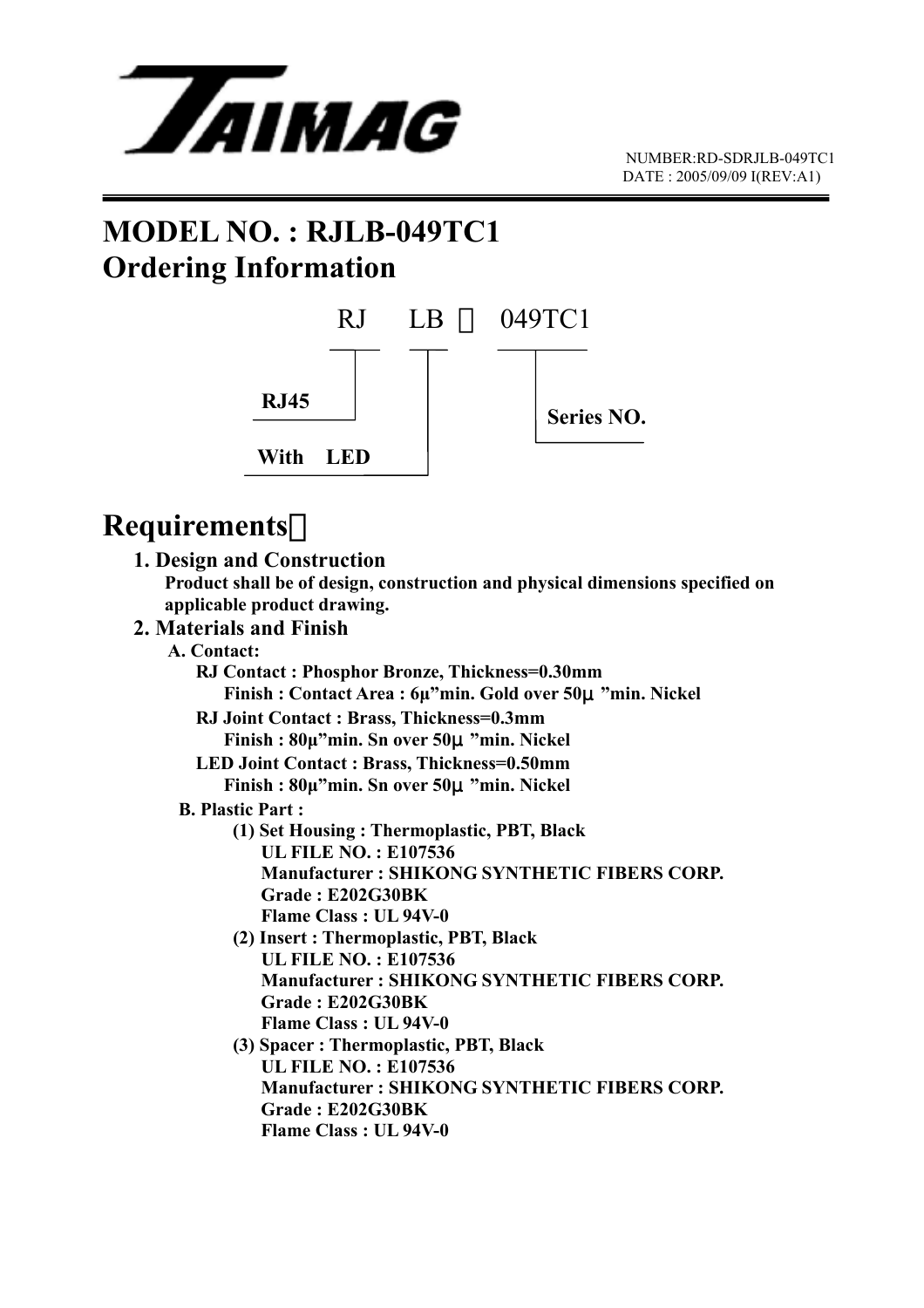

 NUMBER:RD-SDRJLB-049TC1 DATE : 2005/09/09 I(REV:A1)

### **MODEL NO. : RJLB-049TC1**

#### **C. Shield Material :**

 **Cartridge t=0.25mm** 

 **10**μ**"-20**μ**" Thick Nickel over Brass** 

 **D. LED Lamp** 

 **(a) Lens Color : Transparent with color** 

 **(b) Emitted Color : Green & Yellow** 

 **(c) View Angle : 65**∘

 **(d) Wave Length : Green 565nm ; Yellow 585nm** 

 **(e)Recommended operation current (IF)**:**20 mA**

3. Ratings

- (1) Voltage rating : 125 VAC
- (2) Current rating : 1.5A

Durability :

- (1)1000 cycles with no function damage for RJ-45 . Abnormalities shall be present after the test.
- (2)Low Level Contact Resistance : ∆R=30mΩ maximum (final)
- (3)The sample should be mounted in the tester and fully mated and unmated 500 times per hour at the rate of 25mm/min.EIA-364-09C.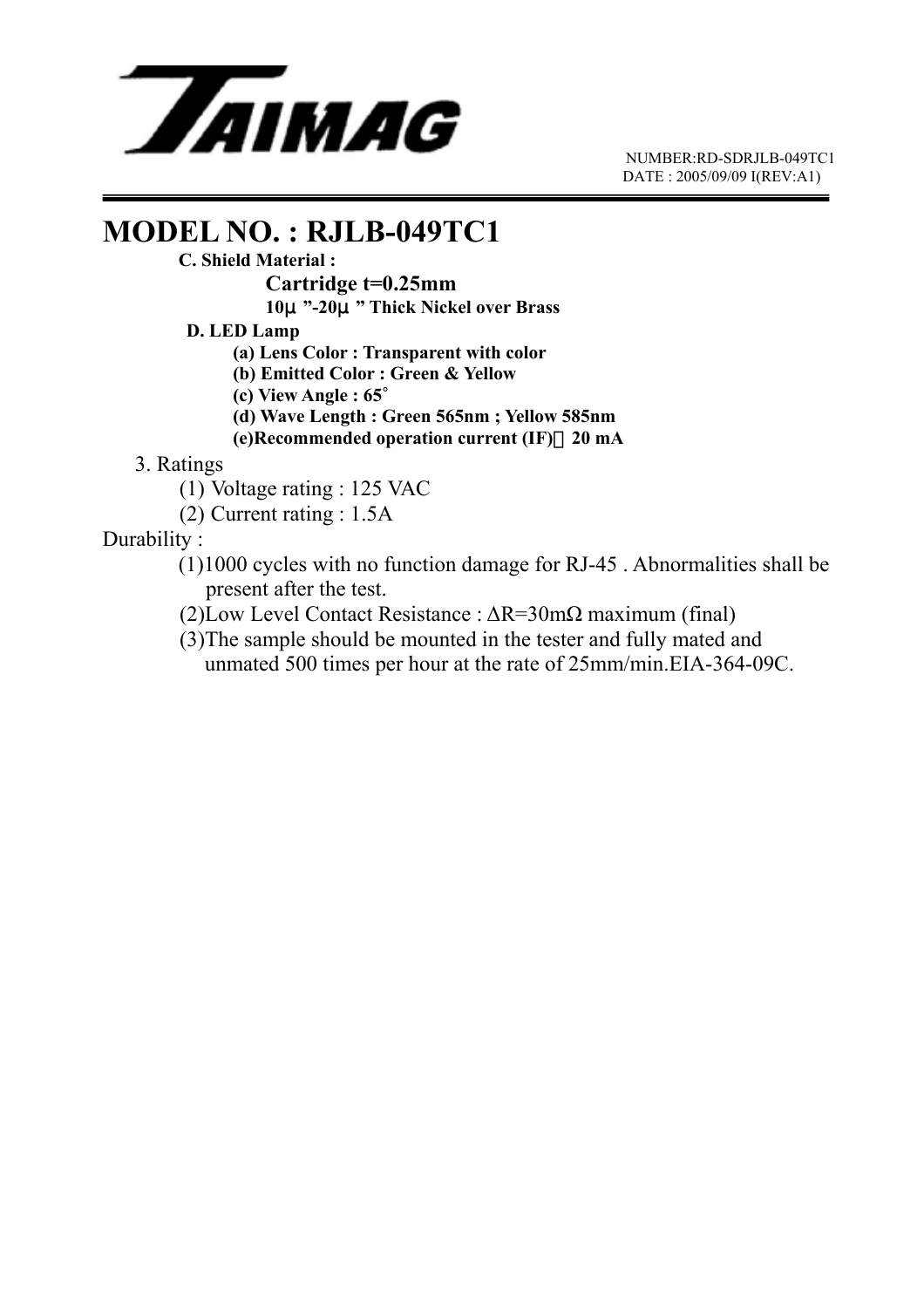

 NUMBER:RD-SDRJLB-049TC1 DATE : 2005/09/09 I(REV:A1)

## **Model NO.: RJLB-049TC1**

- **1. Unit weight :5.7 grams**
- **2. package : 100 pcs / tray / 0.61 kgms**
- **3. Carton : 1000 pcs / 10 layers of tray**
- **4. Gross weight : 6.6455 kgms**

## **Package drawing:**